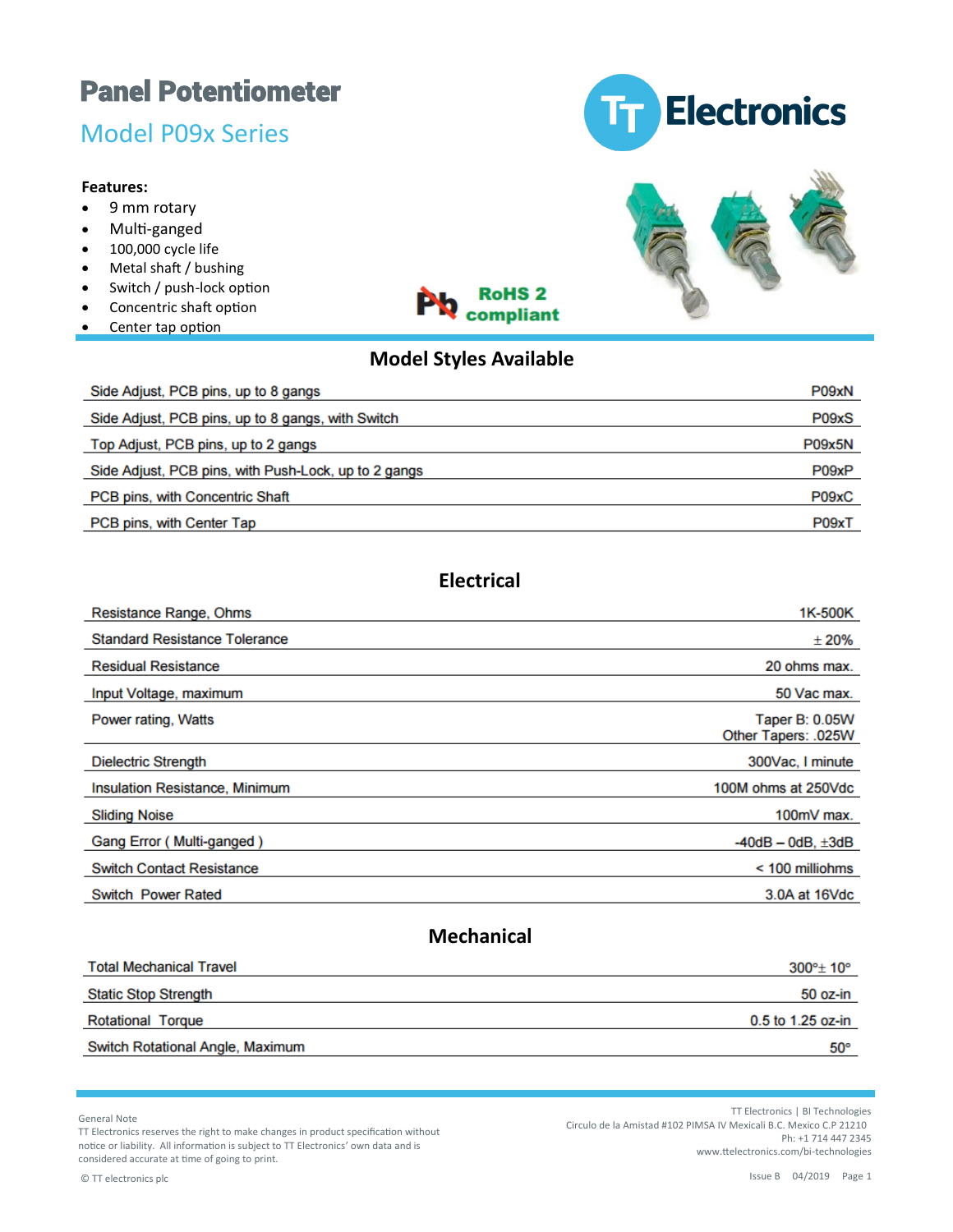Model P09x Series



#### **Environmental**





#### Shaft Types (P09xN, P09xS, P09x5N)



#### **Shaft Types for Push-Lock (P09xP)**



General Note

TT Electronics reserves the right to make changes in product specification without notice or liability. All information is subject to TT Electronics' own data and is considered accurate at time of going to print.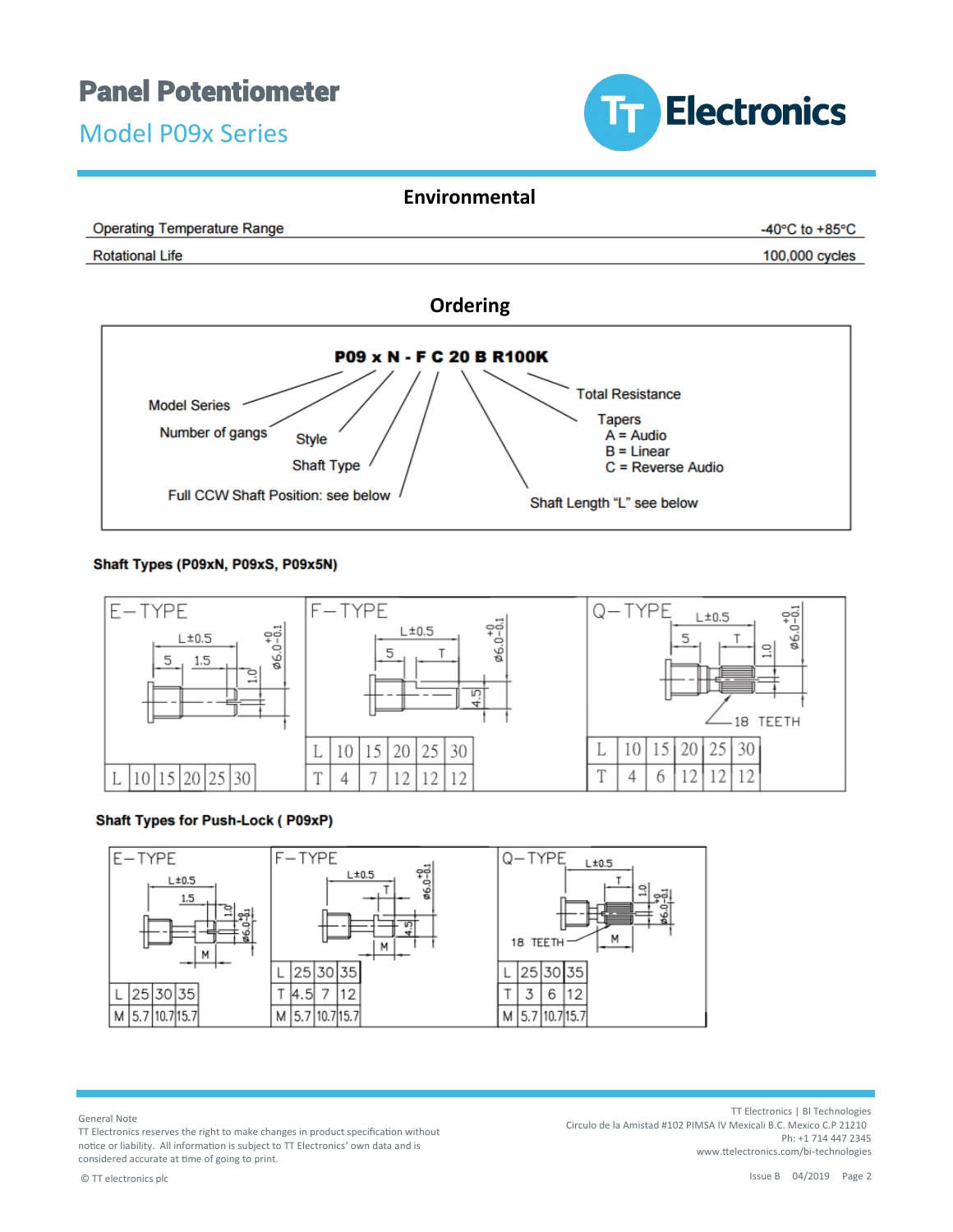



#### **Shaft Position (F-Type Shaft)**

Dashed lines on Type "C" and Type "A" shows position of adjustment slot for E-Type and Q-Type shafts



| <b>STANDARD RESISTANCE VALUES, OHMS</b> |    |    |     |     |     |      |      |      |
|-----------------------------------------|----|----|-----|-----|-----|------|------|------|
| 1Κ                                      | 2K | 5K | 10K | 20K | 50K | 100K | 200K | 500K |

### **Outline Drawings**

#### Model P09xN (Side Adjust, PCB pins, up to 8 gangs)



General Note

TT Electronics reserves the right to make changes in product specification without notice or liability. All information is subject to TT Electronics' own data and is considered accurate at time of going to print.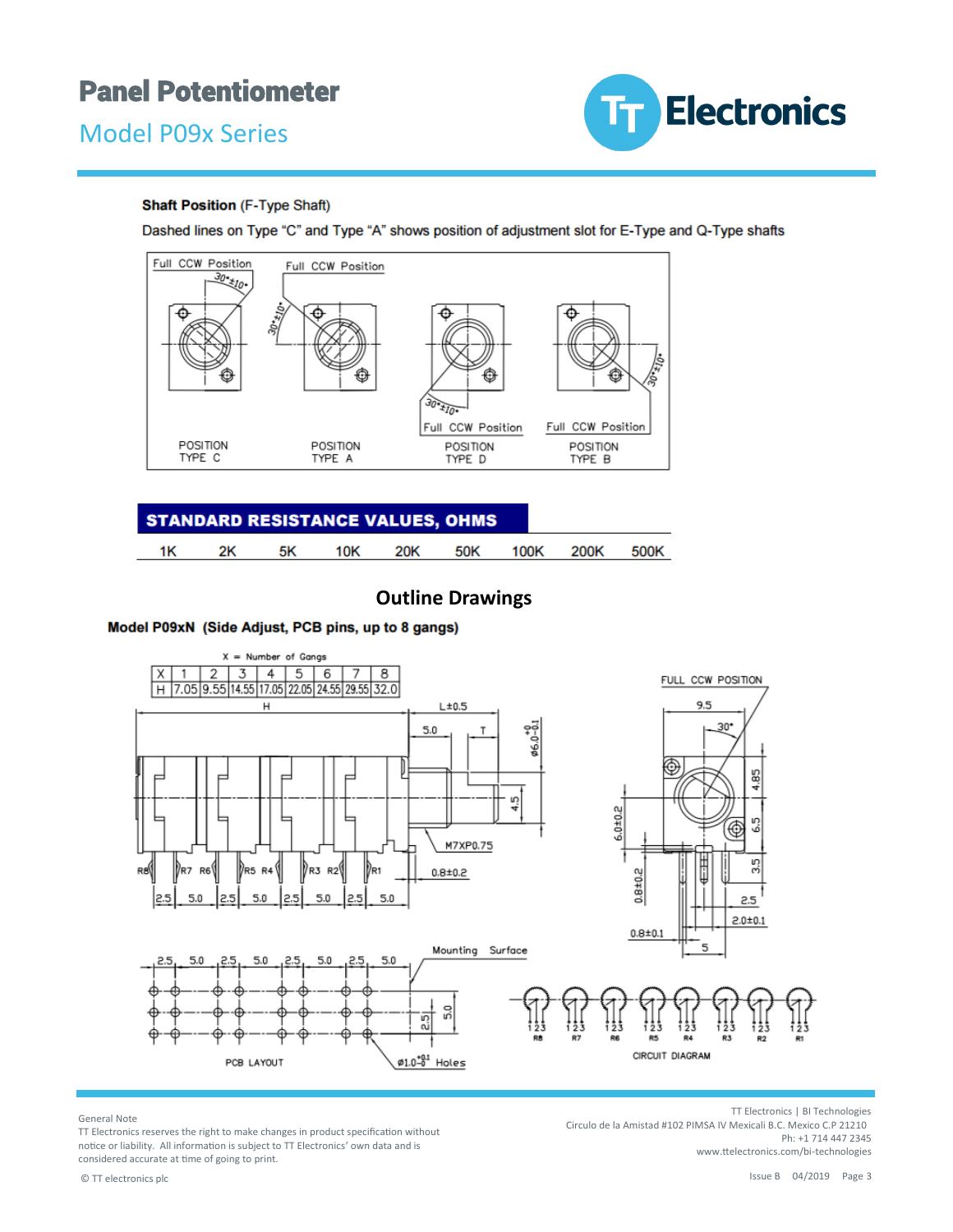Model P09x Series



## **Outline Drawings**

#### Model P09xS (Side Adjust, PCB pins, up to 8 gangs, with Switch)



Model P09x5N (Top Adjust, PCB pins, up to 2 gangs)



General Note

TT Electronics reserves the right to make changes in product specification without notice or liability. All information is subject to TT Electronics' own data and is considered accurate at time of going to print.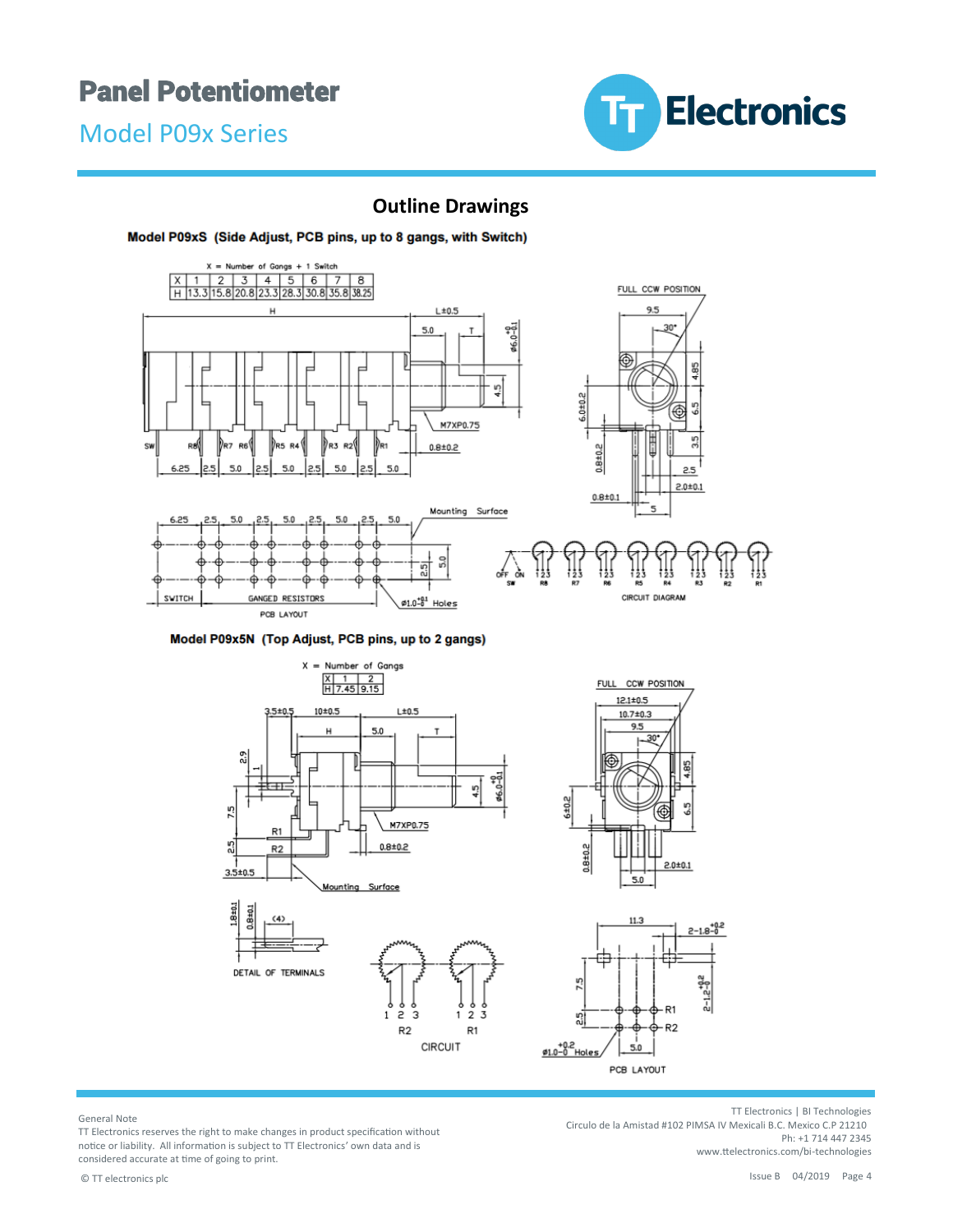Model P09x Series



## **Outline Drawings**

Model P09xP (Side Adjust, PCB pins, with Push-Lock, up to 2 gangs)



General Note

TT Electronics reserves the right to make changes in product specification without notice or liability. All information is subject to TT Electronics' own data and is considered accurate at time of going to print.

TT Electronics | BI Technologies Circulo de la Amistad #102 PIMSA IV Mexicali B.C. Mexico C.P 21210 Ph: +1 714 447 2345 www.ttelectronics.com/bi-technologies

© TT electronics plc Issue B 04/2019 Page 5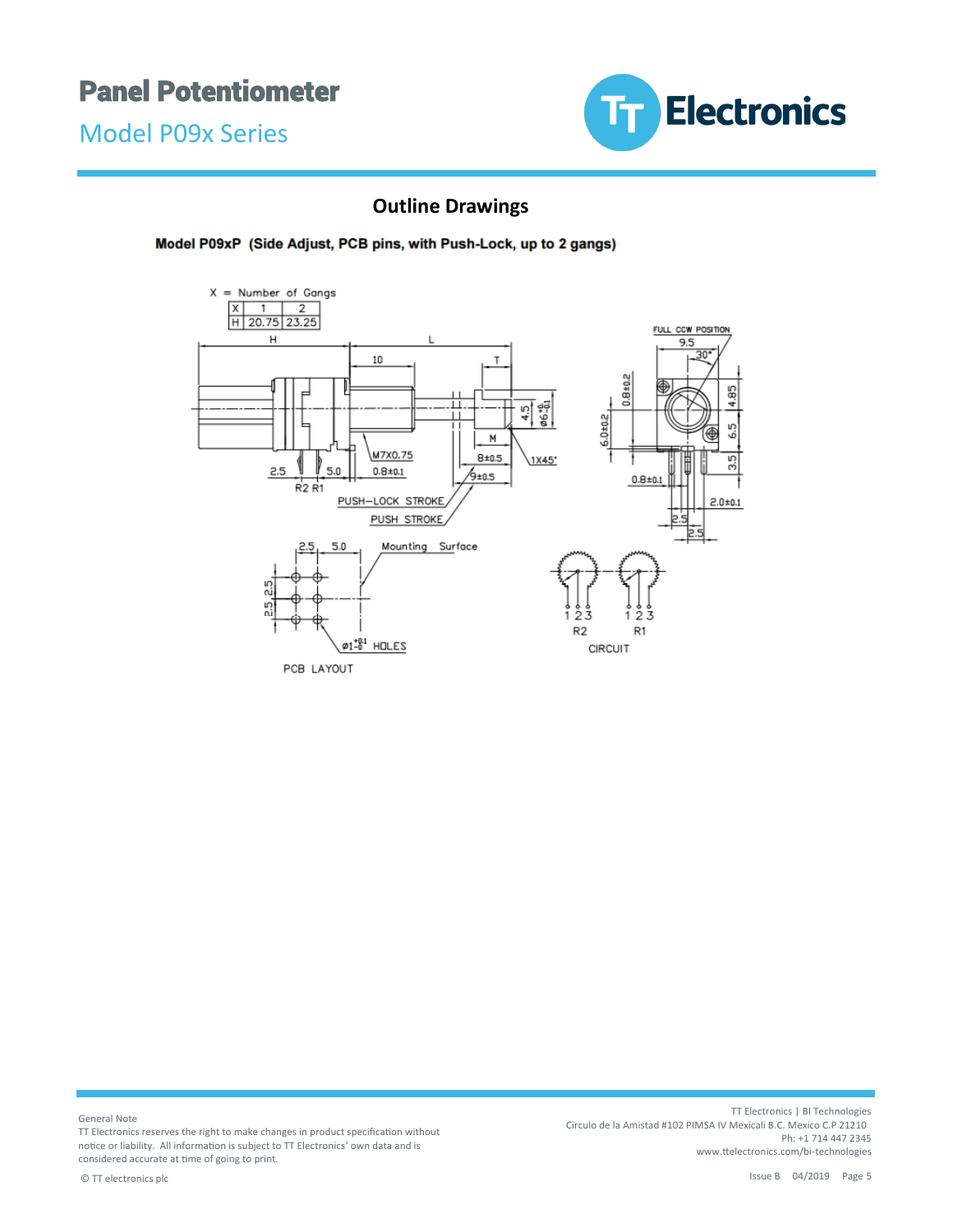Model P09x Series



## **Outline Drawings**

Model P09xC and P09xT (PCB pins with Concentric Shaft and Center Tap Options) This Diagram shows both options Please consult factory for details







FULL C.C.W POSITION 95 85 3.5  $0.8 + 0.1$  $6.7$  $5.0$  $2.5$ 



PANEL LAYOUT

300° rotation, outer shaft 300° rotation, inner shaft

General Note

TT Electronics reserves the right to make changes in product specification without notice or liability. All information is subject to TT Electronics' own data and is considered accurate at time of going to print.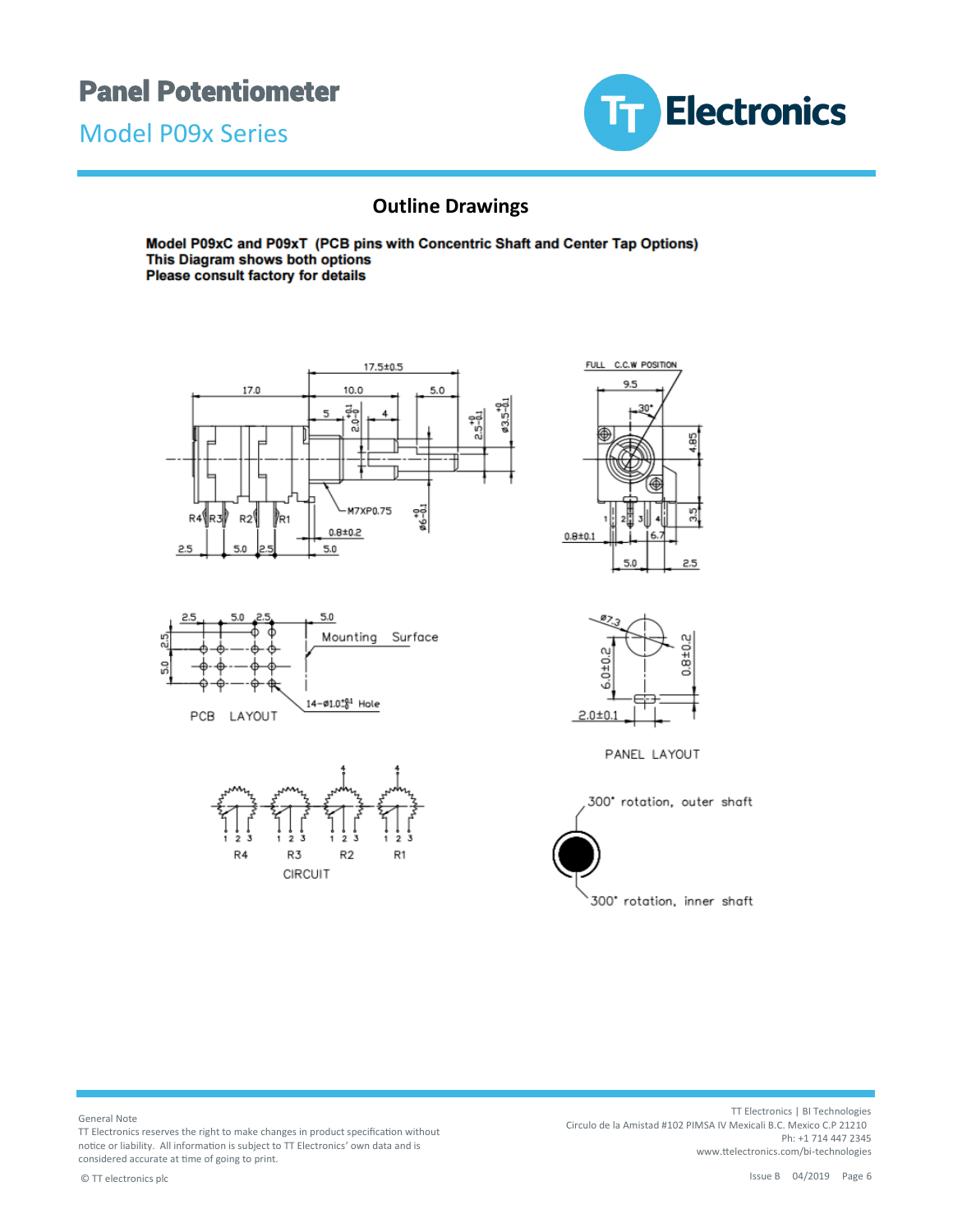





General Note

TT Electronics reserves the right to make changes in product specification without notice or liability. All information is subject to TT Electronics' own data and is considered accurate at time of going to print.